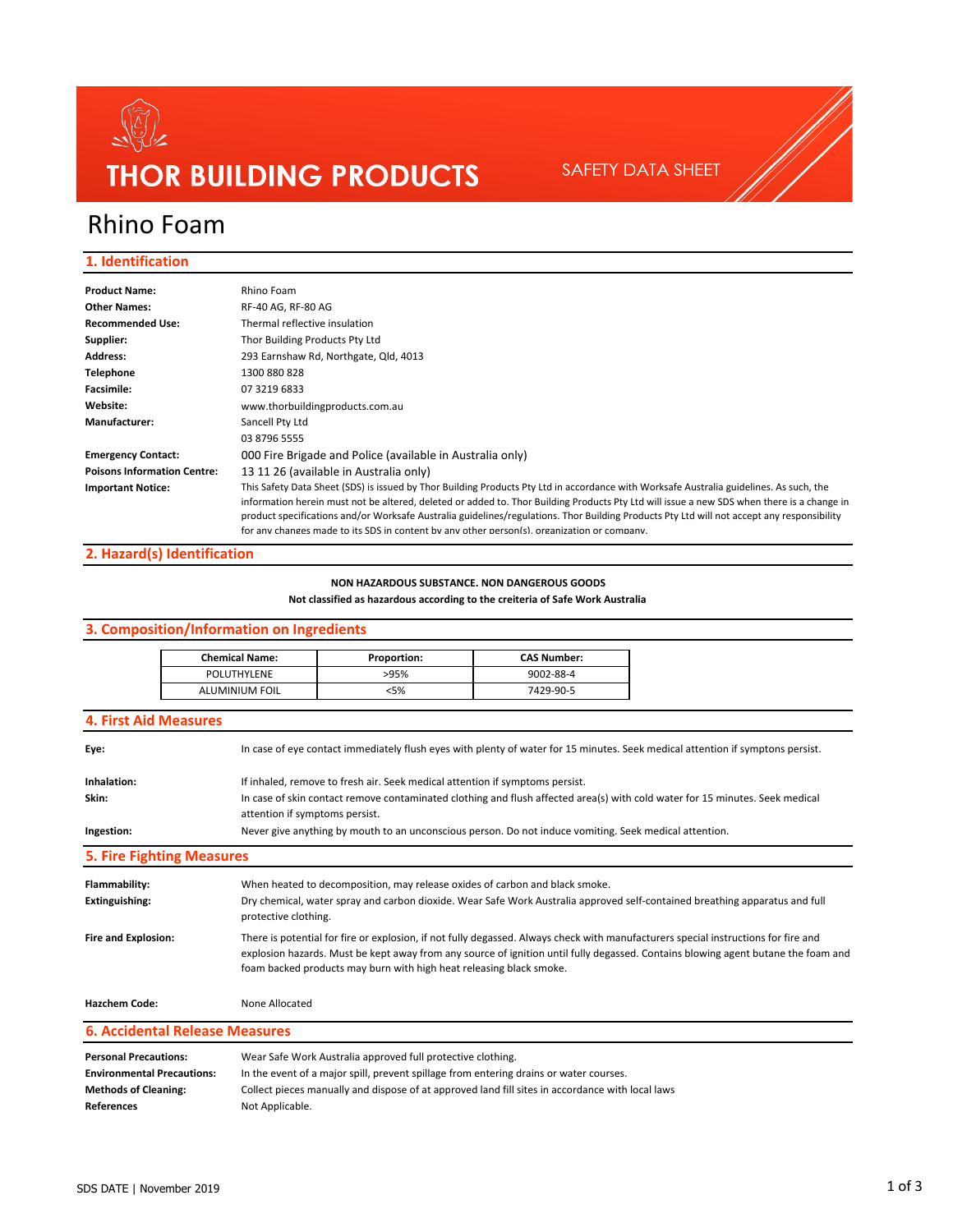# $\begin{matrix}\n\begin{pmatrix}\n\sqrt{2} \\
\sqrt{2}\n\end{pmatrix}\n\end{matrix}$ **THOR BUILDING PRODUCTS** SAFETY DATA SHEET

#### **7. Storage and Handling**

| Storage:                   | Store in original packaging in cool, dry, well-ventilated area. Allow air to circulate for at least 5 minutes after opening containers.<br>Protect from direct sunlight, naked flame, sparks and other sources of ignition. Keep away from any strong oxidising agents.                                                                           |
|----------------------------|---------------------------------------------------------------------------------------------------------------------------------------------------------------------------------------------------------------------------------------------------------------------------------------------------------------------------------------------------|
| Handling                   | Shipment of this product in properly ventilated vehicles prevents the accumulation of a flammable concentration of blowing agent<br>propane during transport. When opening shipments of foam extinguish any sources of ignition including smoking. Allow air to<br>circulate for at least 5 minutes after opening closed vehicles and containers. |
|                            | 8. Exposure Controls/Personal Protection                                                                                                                                                                                                                                                                                                          |
| <b>Exposure Standards:</b> | No exposure standard(s) allocated                                                                                                                                                                                                                                                                                                                 |

| Exposure Standards:          | No exposure standard(s) allocated.                                                                                           |  |  |
|------------------------------|------------------------------------------------------------------------------------------------------------------------------|--|--|
| <b>Biological Limits:</b>    | No biological limit(s) allocated.                                                                                            |  |  |
| <b>Engineering Controls:</b> | Provide appropriate exhaust ventilation at places where dust is formed.                                                      |  |  |
| PPE:                         | EYE: Safety glasses. See Australian Standards AS 1336 and AS/NZS 1337 for more information. SKIN: Protective gloves. See     |  |  |
|                              | Australian Standards AS 2161 and 2919 and AS/NZS 2210 for more information. Food, beverages and tobacco products should not  |  |  |
|                              | be stored or consumed where this material is in use Always wash hands before smoking, eating, drinking and using the toilet. |  |  |
|                              | Wash contaminated clothing and other protective equipment before storage or re-use. Provide eyewash fountains and safety     |  |  |
|                              | showers in close proximity to points of potential exposure.                                                                  |  |  |
|                              |                                                                                                                              |  |  |

#### **9. Physical and Chemical Properties**

| Appearance:                            | 1530.3-1999 fire performance. |                               | Red/pink low density direct extruded polyethelene foam material with aluminium foil (silver and anti-glare red) covering for AS/NZS |
|----------------------------------------|-------------------------------|-------------------------------|-------------------------------------------------------------------------------------------------------------------------------------|
| Odour:                                 | Odourless.                    | Upper/Lower Explosion Limit:  | Not Available.                                                                                                                      |
| Flammability:                          | Flammability Index, 42        |                               |                                                                                                                                     |
| <b>Boiling Point:</b>                  | Not Available.                | <b>Autoignition Temp:</b>     | Not Available.                                                                                                                      |
| <b>Melting Point:</b>                  | $90^{\circ}$ C                | <b>Decomposition Temp:</b>    | $>250^{\circ}$ C                                                                                                                    |
| <b>Vapour Density:</b>                 | Not Available.                | Viscositv                     | Not Available.                                                                                                                      |
| Specific Gravity (kg/m <sup>3</sup> ): | 50-60                         | <b>Partition Coefficient:</b> | Not Available.                                                                                                                      |
| Solubility (water):                    | Insoluble.                    | % Volatiles                   | Nil when fully degassed.                                                                                                            |
| <b>Vapour Pressure:</b>                | Not Determinable.             | Flash Point:                  | $>150^{\circ}$ C                                                                                                                    |

#### **10. Stability and Reactivity**

| <b>Chemical Stability:</b>     | Stable under normal conditions of use.             |
|--------------------------------|----------------------------------------------------|
| <b>Conditions to Avoid:</b>    | Naked flame, sparks and other sources of ignition. |
| <b>Materials to Avoid:</b>     | Strong oxidizing agents.                           |
| <b>Hazardous Decomposition</b> | Oxides of carbon                                   |
| <b>Products:</b>               |                                                    |
| <b>Hazardous Reactions:</b>    | Polymerisation will not occur.                     |

#### **11. Toxicological Information**

| <b>Health Hazard Summary:</b><br>Eve:<br>Inhalation: | Not classified as hazardous according to NOHSC criteria.<br>Particulate matter may cause machanical irritation to the eye.<br>Inhalation is negligible at room temerature. Nuisance dusts can be irritating to the upper respiritory tract. May be a choking hazard.                                |
|------------------------------------------------------|-----------------------------------------------------------------------------------------------------------------------------------------------------------------------------------------------------------------------------------------------------------------------------------------------------|
| Skin:                                                | Particulate matter may cause skin abrasion or irritation.                                                                                                                                                                                                                                           |
| Ingestion:                                           | May be a choking hazard.                                                                                                                                                                                                                                                                            |
| <b>Toxicity Data:</b>                                | Polyethylene has been classified by the international Agency for research on cancer (IARC) as a group 3 agent. Group 3 - The agent<br>is not classificable as to its carcinogenicity to humans. Data available is insufficient for assessment to be made. (IARC Monograph<br>Sup. 7, P.70, UK 1987) |